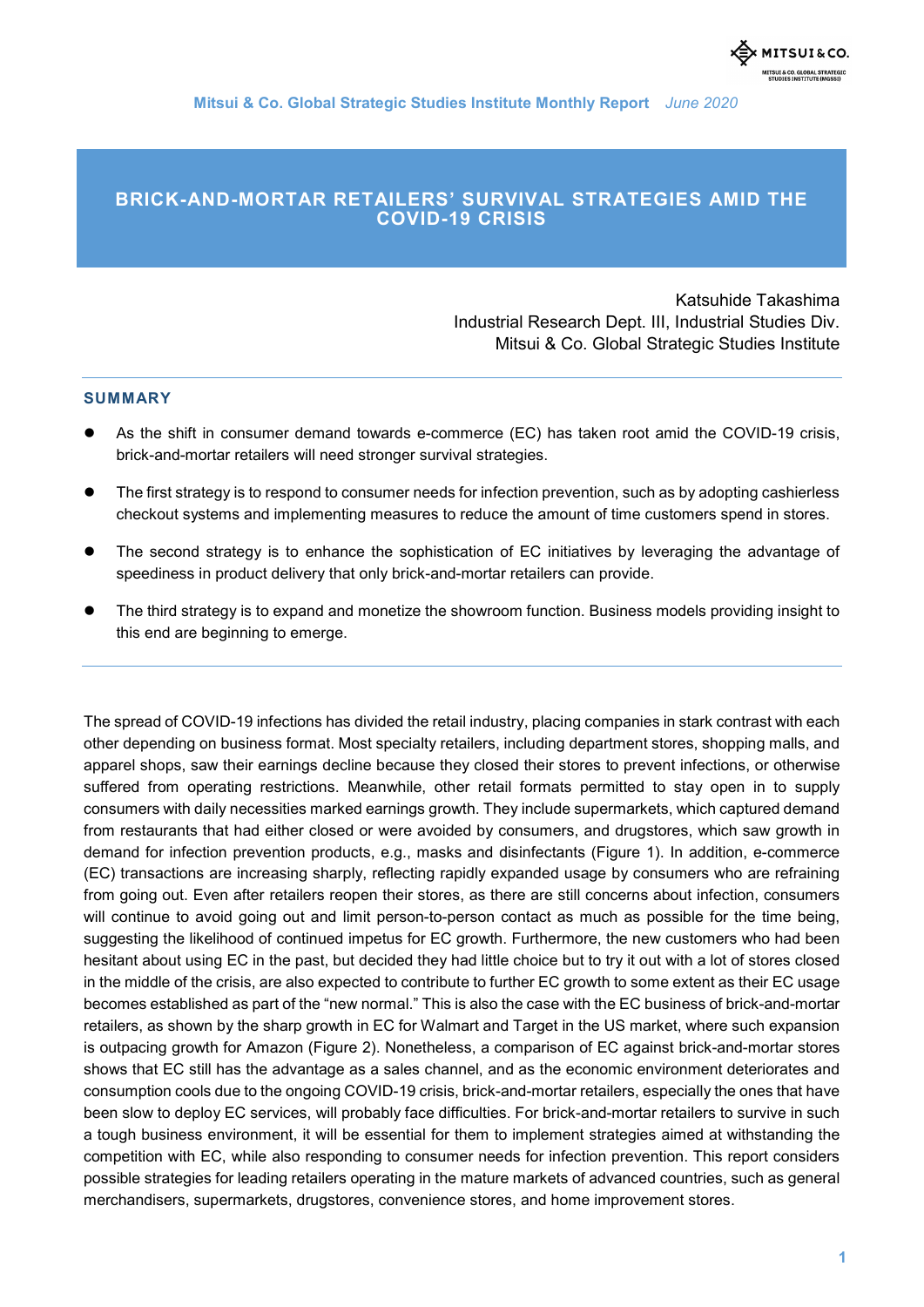| Japan, US (by business format) |                   |                    |                        |              |               |  |  |  |  |
|--------------------------------|-------------------|--------------------|------------------------|--------------|---------------|--|--|--|--|
|                                | Format            | January            | February               | <b>March</b> | <b>April</b>  |  |  |  |  |
| Japan                          | Supermarket       | $-1.4$             | 5.5                    | 7.2          | 10.7          |  |  |  |  |
|                                | Drugstore         | 6.3                | 19.1                   | 7.6          | 10.4          |  |  |  |  |
|                                | Home improvement  | $-1.5$             | 9.7                    | 3.5          | 4.0           |  |  |  |  |
|                                | Apparel           | $-0.9$             | $-3.5$                 | $-22.7$      | $-53.6$       |  |  |  |  |
|                                | Department store  | $-3.1$             | $-12.2$                | $-33.4$      | $-72.8$       |  |  |  |  |
|                                | Convenience store | 0.4                | 2.6                    | $-5.8$       | $-10.6$       |  |  |  |  |
| <b>US</b>                      | Grocery store     | 1.5                | 3.9                    | 30.9         | 13.2          |  |  |  |  |
|                                | Department store  | $-3.6$             | $-5.8$                 | $-25.1$      | $-47.0$       |  |  |  |  |
|                                | Apparel           | 2.0                | 1.0                    | $-49.8$      | $-89.3$       |  |  |  |  |
| Europe (by major company)      |                   |                    |                        |              |               |  |  |  |  |
| <b>Market</b>                  | Company           | <b>HQ location</b> | <b>Business format</b> | % change     | Period        |  |  |  |  |
| <b>UK</b>                      | Tesco             | UK                 |                        | 7.2          |               |  |  |  |  |
|                                | Sainsbury's       | UK                 | Supermarket            | 8.4          | Jan 27-Apr 19 |  |  |  |  |
|                                | Lidl              | Germany            |                        | 14.8         | $(12$ weeks)  |  |  |  |  |
|                                | Aldi              | Germany            |                        | 8.8          |               |  |  |  |  |

## **Figure 1: Change in sales for brick-and-mortar retailers (YoY, %)**

Note: As Europe does not have statistics by business format, data for major companies have been included. Source: Compiled by MGSSI based on data of the Ministry of Economy, Trade and Industry for Japanese drugstores, home improvement stores, and apparel companies; various industry organizations for other Japanese companies; US Census Bureau for US companies; Kantar statistical data for the UK market; and the corporate website for H&M.

**Global** H&M Sweden Apparel -57.0 Mar 1-May 6

#### **Figure 2: Results for the most recent quarter for Walmart, Target, and Amazon (US\$1 million)**

| <b>Walmart</b>            | <b>Total</b>  |            |     |                      | <b>US business</b>                          |                 |       |  |
|---------------------------|---------------|------------|-----|----------------------|---------------------------------------------|-----------------|-------|--|
| Feb-Apr 2020              | <b>Amount</b> | YoY change |     |                      | Amount                                      | YoY change      |       |  |
| Net sales                 | 133,672       | 8.7%       |     | 88.743               | 10.5%                                       | (stores 10.0%)  |       |  |
|                           |               |            |     |                      |                                             | (EC<br>$74.0\%$ |       |  |
| Operating income          | 5,224         |            |     | 5.6%                 | 4,302                                       |                 | 3.9%  |  |
| <b>Target</b>             | Total         |            |     |                      |                                             |                 |       |  |
| Feb-Apr 2020              | <b>Amount</b> | YoY change |     |                      |                                             |                 |       |  |
| Net sales                 | 19.615        | 11.3%      |     |                      | (stores 10.8%) Decrease in operating income |                 |       |  |
|                           |               |            | (EC |                      | 141.0%) attributable to downturn in         |                 |       |  |
| Operating income          | 468           |            |     |                      | -58.7% apparel segment                      |                 |       |  |
| <b>Amazon</b>             | <b>Total</b>  |            |     | <b>North America</b> |                                             |                 |       |  |
| Jan-Mar 2020              | Amount        | YoY change |     | Amount               | YoY change                                  |                 |       |  |
| Net sales                 | 75,452        |            |     | 26.4%                | 46,127                                      |                 | 28.8% |  |
| Operating income<br>3,989 |               | $-9.8%$    |     | 1,312                |                                             | $-42.6%$        |       |  |

Source: Compiled by MGSSI based on companies' financial results

# **1**. **RESPONDING TO INFECTION PREVENTION NEEDS AND ENHANCING THE FUNCTIONALITY OF PHYSICAL STORES**

At the core of retailers' strategies in the midst of the COVID-19 crisis are there the consumer needs for infection prevention. Specifically, this means limiting interpersonal contact between customers and employees as well as among customers as much as possible. One of the solutions for limiting contact between customers and employees is the so-called unmanned store, which Amazon and others are beginning to roll out. The cashierless checkout system, however, is a measure that many brick-and-mortar retailers can introduce more quickly whereas the contact frequency between cashiers and customers is rather high. In the West, the adoption of self-checkout systems has already made progress for the purpose of improving customer convenience and reducing costs, but the pace of adoption is likely to accelerate from the perspective of the COVID-19 response. It is expected that supermarkets, where a larger number of items need to be checked out, will adopt semi-self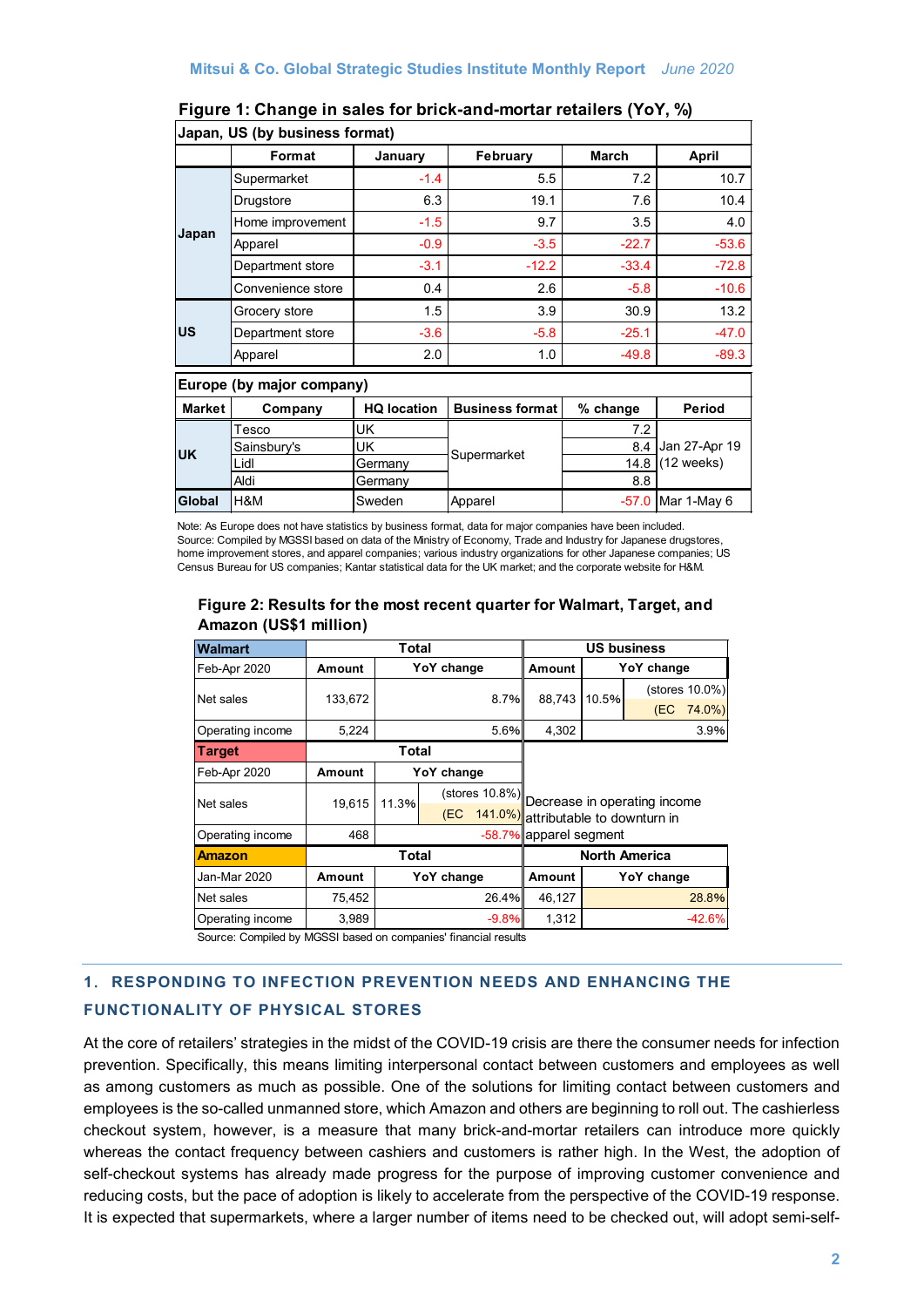checkout systems, in which the cashier performs only barcode scanning of the products, and the customer uses a payment machine to make payments. Convenience stores, where fewer items are handled at the check-out counter, are more likely to adopt full self-checkout systems, in which the customer carries out all the procedures for product scanning and payment. The adoption of these systems can be expected to help reduce the risk of infection by speeding up the checkout process, as it would reduce or eliminate checkout queues, and shorten the length of time customers stay in the stores.

However, in the case of self-checkouts, multiple customers touch the same terminals and surroundings, resulting in customer-to-customer contact, albeit indirectly. As a measure to prevent such indirect contact as well, it is conceivable to introduce a payment system that will allow customers to use their smartphones. As measures for utilizing smartphones in physical stores, some leading companies are testing applications for various services other than payment, such as for providing store maps and managing shopping lists. The instore app of US home improvement retailer The Home Depot, which is said to be especially innovative in this area, has a product search function that uses AI and image authentication technologies. For example, suppose a customer is looking for screws or other such items that have a shape or size that can easily be mistaken with another product. When a customer takes a picture with a smartphone camera and searches for an image of the product, the app displays the product number and the sales floor area where it can be found in the store. This function increases customer convenience, and is highly appraised by customers. Moreover, retailers in the West, Japan, and other countries are starting to introduce apps that notify consumers of the degree of crowdedness in their stores, with the intention of encouraging consumers who want to avoid crowds to visit stores during less crowded hours. These services leverage the use of smartphones to efficiently provide customers with information about stores and products, and because they lead to shortening the time customers spend in stores, limiting contact between customers and employees, and reducing congestion, the services are considered effective as a COVID-19 measure.

In the aspect of reducing the risk of infection, a change in store planning and development could also be explored. When deciding the store layout and product placement (shelf allocation), to date, the main objective has been to expand sales by, for example, enticing customers to browse the entire store, promoting incidental and impulse buying, and increasing per-customer spending. However, under the influence of COVID-19, shortening customers' in-store times in order to reduce the risk of infection should be prioritized to meet consumer needs, such as by placing products likely to be purchased together near each other. Also, despite the existence of digital technologies like AI, image authentication, and big data analysis that could be used for store planning and development, retailers have been hesitant about implementing them due to cost, and instead, have continued to rely on the experience and intuition of employees. It is likely that this will come under review as a part of COVID-19 countermeasures, and the introduction of these technologies could gain momentum.

Furthermore, considering that consumer behavioral patterns may change significantly owing to the effects of COVID-19, the location of stores will also come under review. In the conventional selection of store location, the generally applied method has been based on consumer movement patterns in accordance with the locations of residences, workplaces, schools, etc., and the distribution of transportation means, such as roads and railways. However, in the future, it is plausible that the movement patterns of consumers will change drastically due to the decrease in commuting frequency and the increase in activity near places of residence, as a consequence of growth in working from home and other factors. That will make it difficult to make assumptions of consumer movements based on consumers' places of residence and employment, and accessibility to transportation networks. Faced with such a situation, it will become necessary to collect and analyze data on consumer movements directly to identify new movement patterns before selecting a location.

The various measures mentioned here address consumer needs for infection prevention under the current condition that is underscored by the continuing impact of COVID-19, but many of these initiatives have also had the effect of enhancing the functionality of brick-and-mortar stores that helps improved customer convenience and stronger cost competitiveness, and should further lead to strengthening their competitiveness against EC. As such, these measures are unlikely to lose their effectiveness even in the post-COVID-19 era when the impact of the virus abates.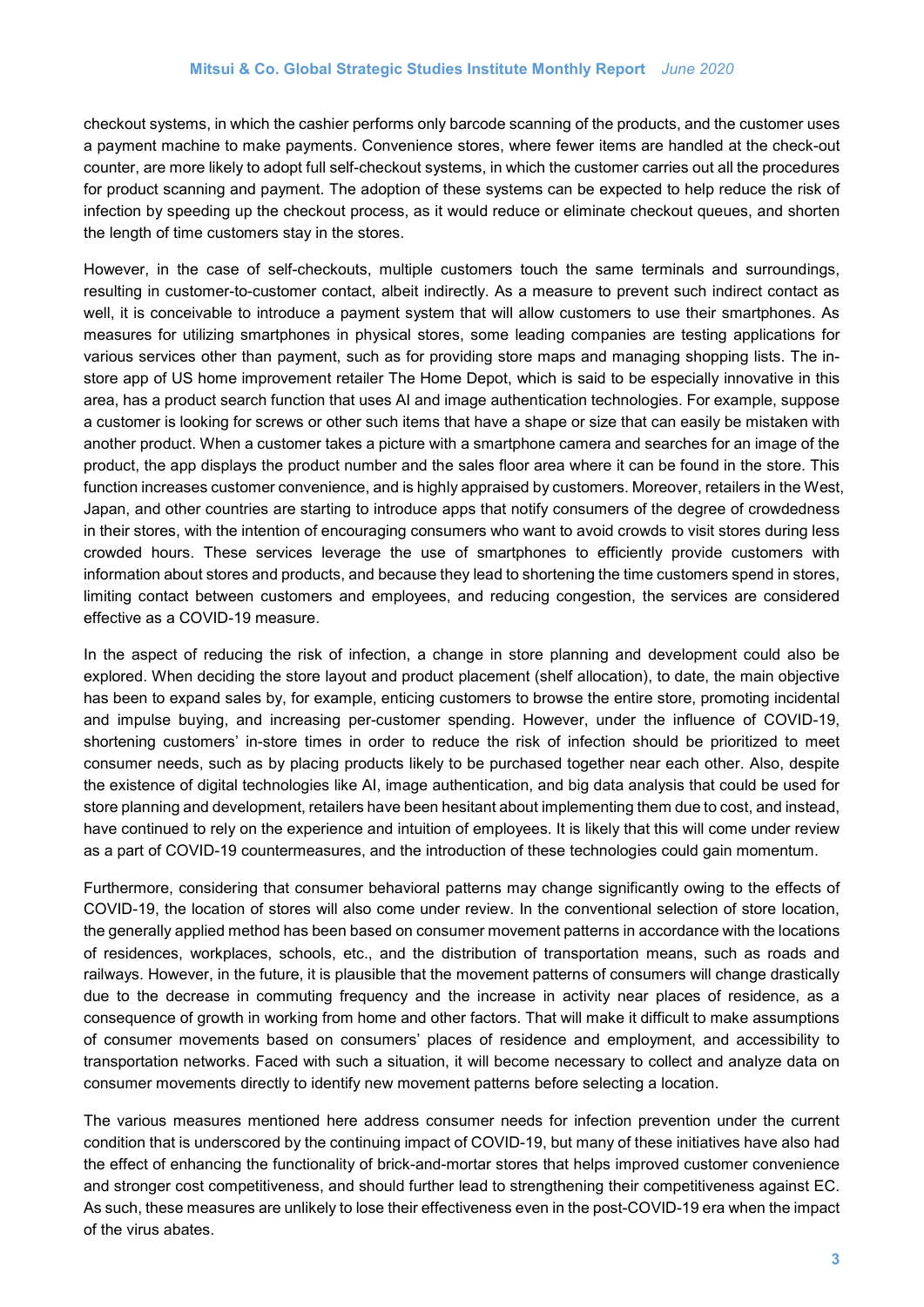#### **2. SOPHISTICATION OF EC SERVICES THAT ONLY BRICK-AND-MORTAR RETAILERS CAN PROVIDE**

Even if retailers implement initiatives in response to consumer needs to avoid infections in physical stores, it will be difficult to reverse the shift in consumers' inclination towards EC as long as the risk of COVID-19 infection remains. Instead, one of the most effective strategy for brick-and-mortar retailers will be to expand and enhance EC operations. Many leading brick-and-mortar retailers have already expanded their EC services (Figure 3), and are seeing an improvement in performance as a result. In order to make further strides in that direction, it is important for those retailers to leverage the advantages unique to physical stores, and which EC does not have. Ultimately, the advantages that lie in brick-and-mortar retailers' EC operations can be boiled down to the speediness of their product delivery.

|               | Company               | <b>Main business format</b> | 2014 | 2019 |
|---------------|-----------------------|-----------------------------|------|------|
| Japan         | Aeon                  | Supermarket, GMS            | 0.2  | 2.3  |
|               | Seven & I             | Convenience store           | 0.9  | 2.7  |
|               | <b>Fast Retailing</b> | Apparel                     |      | 6.4  |
| <b>US</b>     | Walmart               | <b>GMS</b>                  | 2.3  | 6.8  |
|               | Costco                | <b>GMS</b>                  |      | 7.0  |
|               | Target                | <b>GMS</b>                  | 2.6  | 8.9  |
|               | Kroger                | Supermarket                 | 0.2  | 5.2  |
|               | The Home Depot        | Home improvement store      | 6.1  | 10.5 |
|               | <b>Best Buy</b>       | Consumer electronics        | 10.1 | 20.3 |
|               | Tesco                 | Supermarket                 | 7.0  | 8.7  |
|               | E.Leclerc             | Supermarket                 | 5.9  | 8.8  |
| <b>Europe</b> | Sainsbury's           | Supermarket                 | 5.1  | 14.8 |
|               | Migros                | Supermarket                 | 1.2  | 6.5  |
|               | Carrefour             | <b>GMS</b>                  | 0.9  | 2.4  |
|               | Auchan                | <b>GMS</b>                  | 3.6  | 5.3  |

**Figure 3: EC rate for major brick-and-mortar retailers (%)**

Note: EC rate is based on EC sales as a percentage of total sales.

Source: Compiled by MGSSI based on Euromonitor data

First, it can be pointed out that the advantage unique to these retailers is their capabilities to offer customers the option of "click-and-collect" services, through which products ordered online can be picked up directly at a store. Under the current COVID-19 crisis, Kroger (US) and Sainsbury's (UK), which both operate supermarkets primarily in urban areas with a high risk of infection, have leveraged the unique features of click-and-collect services by employing a strategy of closing some stores to prevent infections and utilizing such facilities as so-

called "dark stores" specializing in the fulfillment and delivery of online orders. In order to address consumer needs for infection prevention in the use of click-and-collect services, an important factor will be the installation of smart lockers (lockers that can be unlocked using a smartphone app) in stores to limit contact between customers and employees. Also drawing interest is the curbside pickup service that allows customers to pick up products in the parking lot of a store without entering the building. Curbside pickup has been introduced on a trial basis by Walmart (US), Target (US), and others, and is being considered for introduction by a wide range of other business formats, including shopping malls and department stores.



Walmart's curbside pickup service (Source: Walmart's website)

Secondly, even in the case of home delivery, which is the same as standard EC, it may be possible for brickand-mortar retailers to achieve faster delivery more efficiently than EC. This is because the distribution centers of EC are generally located in the suburbs, while the brick-and-mortar stores are located in proximity to residential areas, as the store format is premised on physical visits by customers, and they will be able to devise mechanisms for faster delivery by using those locations as bases.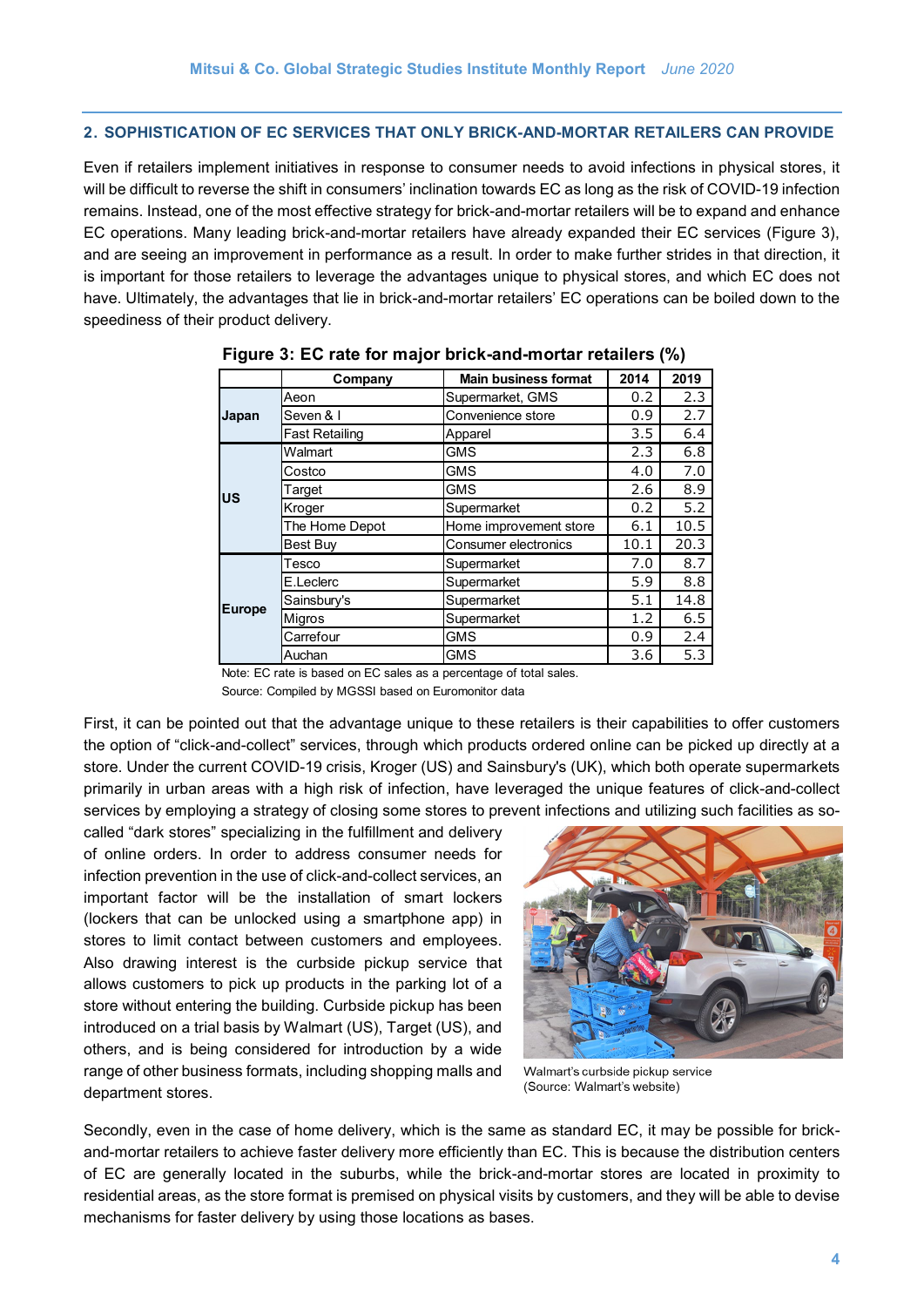However, the use of physical stores as EC distribution bases, whether for click-and-collect or home delivery, still requires the picking and packing to prepare the products ordered online. The challenge, then, is to improve the efficiency of these essential operations. It has already been confirmed that performing such work on the sales floor of the store is extremely inefficient and expensive. For this reason, a method of installing an automated small distribution center called a micro-fulfillment center (MFC) in the store is gathering attention. The US company Fabric (formerly CommonSense Robotics), which is known for its advanced MFC technology development, plans to open up to six MFCs by the end of 2020 for as yet unidentified grocery stores, indicating the spread of MFCs mainly in the US. Walmart is operating a pilot MFC at a supercenter in Salem, New Hampshire, in partnership with a company specialized in logistics robots, Alert Innovation. Walmart says the MFC will significantly reduce the lead time from order placement to completion of order preparation as compared to picking orders manually at the store.

There is no doubt that one of the most important strategies for brick-and-mortar retailers is implementing a combination of these various initiatives to leverage their speediness of delivery as a strength against specialized EC, which had, until now, been considered to have the cost advantage by not having physical stores.

#### **3**. **EXPANSION AND MONETIZATION OF THE**" **SHOWROOM FUNCTION**"

Even when brick-and-mortar retailers step up their EC services, the existence of physical stores is a prerequisite, and it is essential that the stores attract a certain volume of customers in order for those companies to maintain them. The abovementioned countermeasures to meet consumer needs for infection prevention are intended to reduce the negative aspects of shopping in physical stores during the COVID-19 crisis, but in addition to that, an important strategy is to pursue the positive aspects that attract customers to the stores. In the past, except for Walmart, Aldi (Germany), and the handful of other companies that are able to attract customers with unrivaled price competitiveness, most retailers have sought to amplify customer-drawing power by positioning their stores together with many other stores, such as in the form of shopping malls, and adjacent to restaurants and entertainment facilities, such as cinemas and game arcades. However, as interpersonal contact itself is the source of the effectiveness and added value of this approach, under the situation where infection risk remains, it is difficult to expect a great deal of customer-drawing power. As such, retailers' strategies should focus on reexamining and refining the advantages and appeal of their physical stores, which EC simply does not have.

One of the functions of physical stores that EC services do not provide is that they give customers the opportunity to actually touch the merchandise and check product quality and usability with their own eyes and hands. In addition, customers can obtain information about the products through real-time interactive communication with store employees. These are collectively referred to as the "showroom function" and are identified as the main reasons why customers take the time to visit stores. It is expected that expanding this functionality by improving methods for product display and providing free samples, along with enhancing employees' communication skills and other such measures, will increase in importance when considering the future direction of brick-and-mortar retailers. However, the spread of EC has given rise to the growing consumer behavior called "showrooming," in which consumers visit a store to examine a product, but purchase the same item online instead at the lowest available price. This is making it difficult to reflect the showroom function in retailers' earnings. For brick-and-mortar retailers, the challenge from hereon will be not only to expand the showroom function, but also to build mechanisms to monetize such functionality. The following three cases may provide some insight on finding solutions to that end.

The first case involves motivating customers to purchase products in-store by changing the relationship with customers through other formats of business aimed at attracting customers. US supermarket Wegmans actively offers cooking classes at its stores and provides related information, such as recipes. Of course, it is difficult to attract customers by offering cooking classes when the risk of COVID-19 infection remains, but in this case, the relationship between the store and customer is not just that of a seller and buyer, but rather, becomes that of an information provider (teacher) and recipient (student) through cooking classes. Looking at the creation of